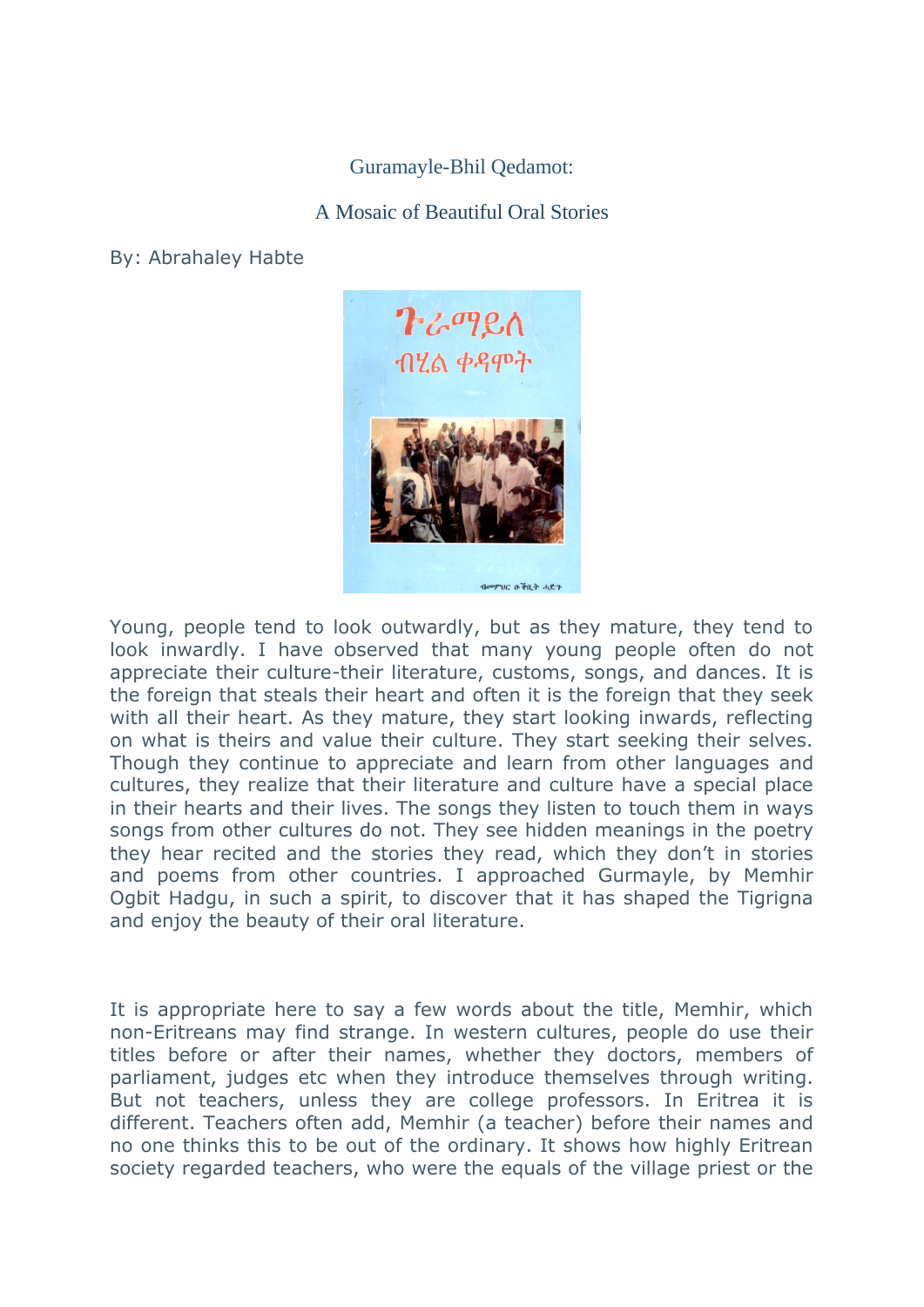sheik, and the mislene, the village administrator, who were respected and held in high esteem. The priest and the sheik were respected as God's/Allah's representatives on earth. The mislene derived his respect from the power he wielded as a representative of the government of the day. The teacher had his place among them due to the fact that he was a source of knowledge.

Memhir Ogbit Hadgu Ghebretsadiq, as his brief biography at the back cover shows, was born in 1935 in a village named Mai Mechaqat. He studied his elementary and middle school in Adi Quala between 1948 and 1954. He then went to Luul Mekonen Secondary School (today's Asmara Comprehensive Secondary School) and completed his high school there. He got hired as a teacher and served as a school teacher and school director in various Eritrean schools. Later he got his diploma in social sciences from the University of Addis Ababa through summer and evening school.

Memhir Ogbit Hadgu won three literary contests (in Tigrigna) organised by the Teachers' Association of Eritrea. He contributed writings on Eritrean customs and culture to Dimxi Hafash Ertra, (the Voice of the Broad Masses of Eritrea). Moreover, he wrote on Tigrigna proverbs, quotes, and songs to Haddas Ertra (the Tigrigna daily newspaper). Due to his curiosity and desire to know about the past, he got interested in Tigrigna oral poets. He knew Tewelde Measho personally because Memhir Ogbit hails from the same area as Tewelde Measho, and he had heard the poet recite his poems in person and had the opportunity to meet the poet in person.

Guramayle is a collection of Eritrean anecdotes, stories, oral poetry, and proverbs. The book also includes anecdotes about famous people and quotes from other lands. Roughly, it is divided into four parts: stories and anecdotes from Eritrea, Tigrigna wedding customs, and Tigrigna oral wedding poetry, Tigrigna proverbs, and anecdotes and quotes from other countries.

The First part is a collection of stories, anecdotes, and short oral poems from Eritrea's past. It has about 180 stories, some real life stories, some fictional, and other poems composed to express the observations of people involved in the situation that inspired the poems. Some of the stories make us laugh, some make us wonder, but most of them make us think, and teach us how life should be lived. The stories and anecdotes show the wisdom that guided our forefathers and encourage us to learn from their shortcomings. Through these stories, to some extent, Memhir Ogbit has shown us the richness of our oral literature.

Reading the second part, one gets better informed about the wedding traditions and customs of the Tigrigna. The author briefly describes the activities carried out before the wedding day. He describes what the Tigrigna call miqntat, brewing suwa, beer of the Tigrigna, erecting the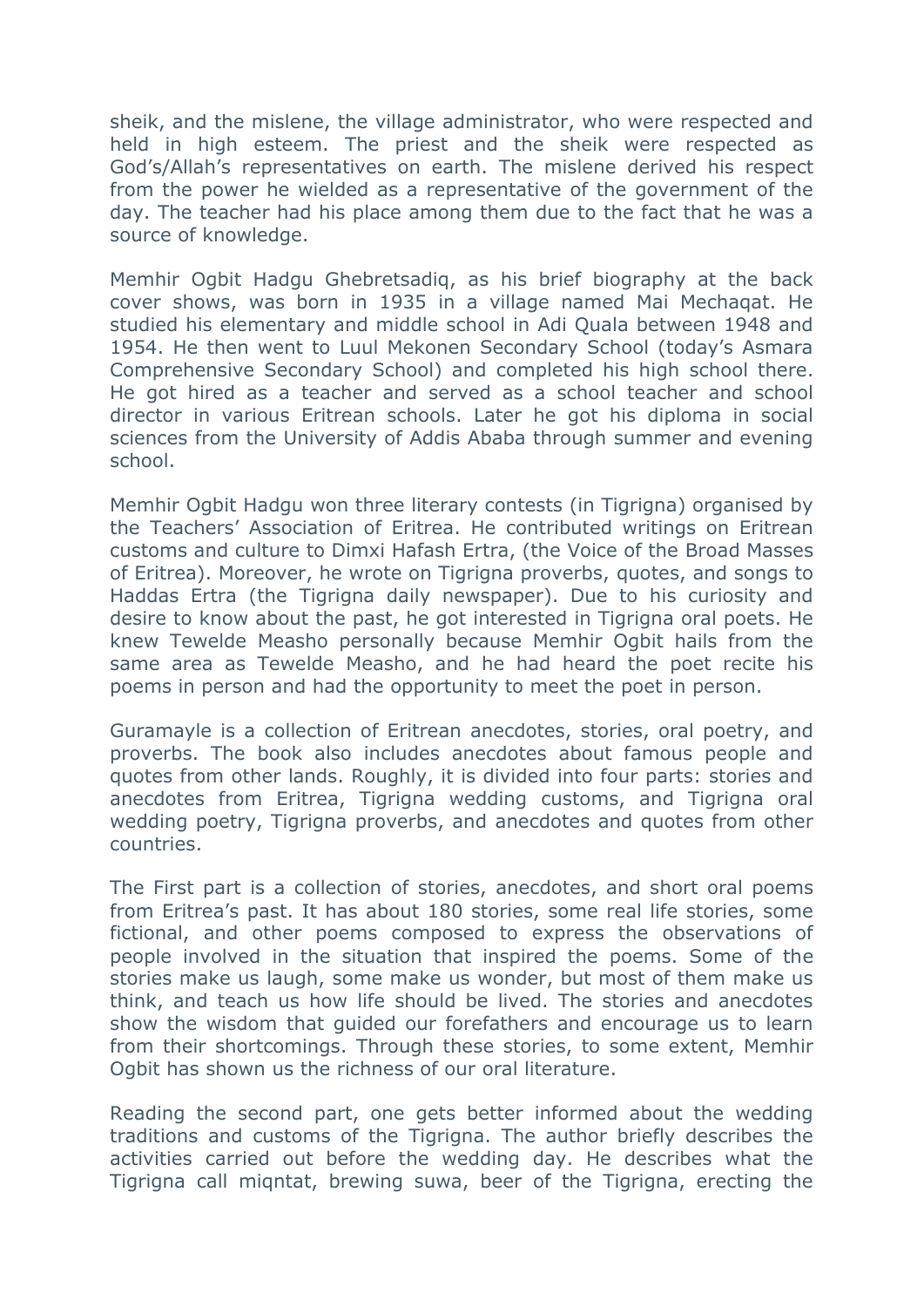wedding tent, helfot, the dancing and singing on the eve of the wedding day, and other activities. Half-way through the section, he gives a long example of chefera songs, which one of the people in the helfot sings to give people from the dancing and singing that has to resume after the chefera. Here, he has brought together for us chefera and wedding songs, which have existed for hundreds of years.

Another issue which gets much coverage in this section is the wedding day activities, which include the marriage contract conducted according to Tigrigna traditions and traditional laws, and the honeymoon. Once again, Memhir Ogbit gives much coverage to the songs sung by Tigrigna young women (some of them close friends of the bride) as they see the bride off to her husband's house, and the young women from the groom's village as they welcome him and his bride. As part of the Tigrigna culture, though it may sound rude to foreigners, young Tigrigna girls are allowed to sing insulting songs intended to shame the bride, when she is welcomed to her husband's village. Similarly, young girls in the bride's village sing songs aimed at shaming the wedding party, but particularly, the groom and his father. Some people try to shoo the girls away, but often people tolerate such songs and do not mind much.

The Third Part has about more than one thousand Tigrigna proverbs. Here Memhir Ogbit includes brief explanations on the meaning of the proverbs for people who may not have any clue about their meanings. Moreover, he adds at what occasions they are used so that people may know when they may use them.

Quotes and anecdotes from around the world completes the book. They include anecdotes about Napoleon, Winston Churchill, George Washington, Confucius, and other famous people from around the world.

From the materials presented one can understand that the author's intentions were many, and not one. From the essay on Tigrigna wedding, one can see that the author wants to inform his readers about Tigrigna weeding customs. The stories and anecdotes are meant not only to entertain his readers but make them think, and influence their behaviour as well. Wisdom seems to have been in his mind as he collected the quotes and proverbs, for quotes and proverbs distill the experiences of individuals and societies and present their wisdom, which may stretch for hundreds of years through short and often memorable maxims.

Entertaining and enjoyable as they are, I have found some of the stories lacking in adequate information. Memhir Ogbit related the stories in such a way that you find some of the stories difficult to understand. They are rushed and do not give much background information be it on the characters or the context, which readers badly need if they are to appreciate them. The oral poems, however, are wonderfully written and show the creative skills of the people who composed them.